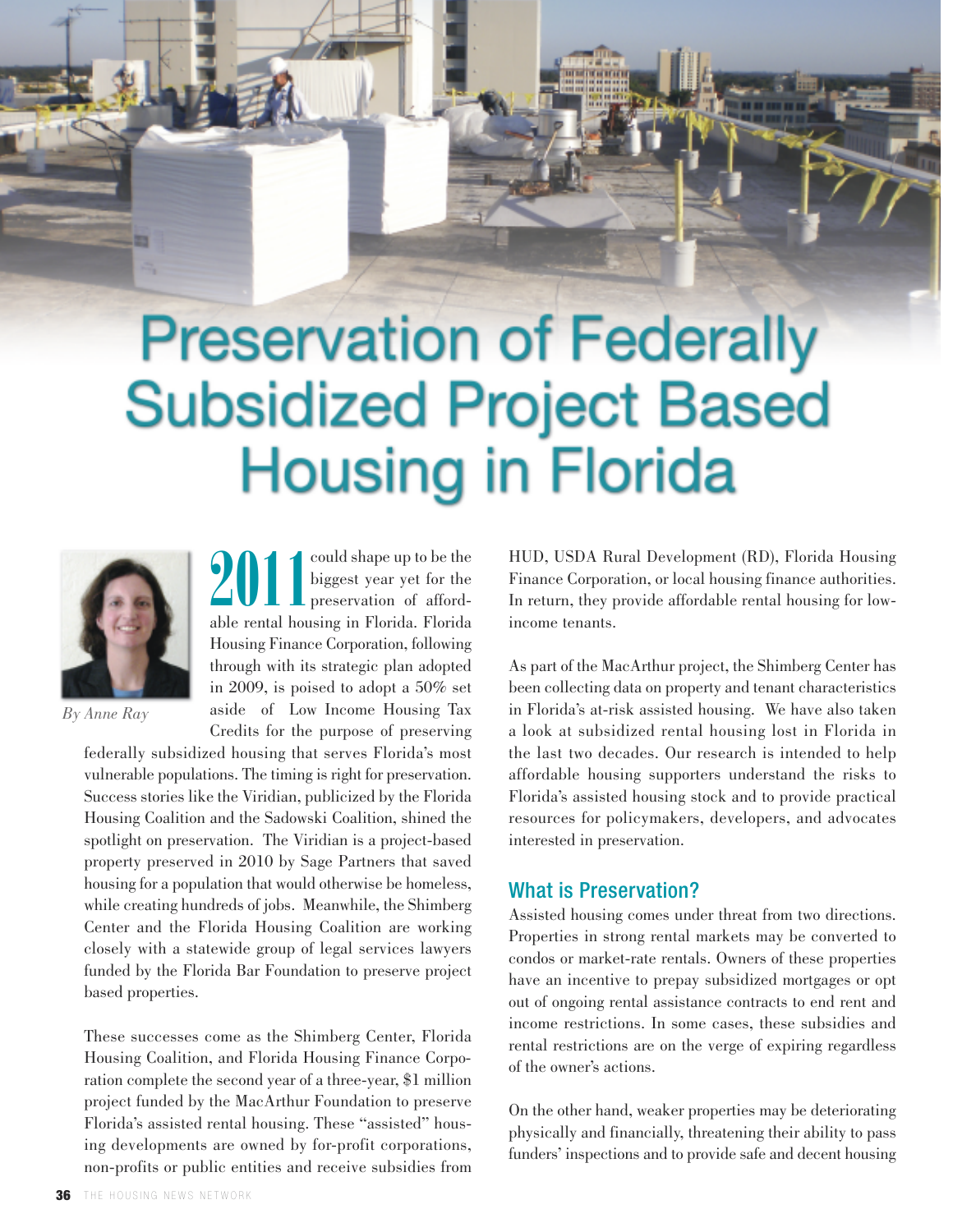for their tenants. More than a third of Florida's assisted housing units are 15 years old or more, and a third of these are more than 30 years old. Without reinvestment, these properties can become physically and financially distressed. We have also heard anecdotally that the owners of aging properties may be ready to retire, or may be small non-profits that are no longer up to the complex task of managing subsidized housing.

Preservation keeps affordable rental housing viable for the long haul. Preservation usually involves transferring the ownership of the property to an entity with the capacity and mission to keep the housing affordable and in good condition. It typically involves bringing in new subsidies to rehab the property, with a commitment to maintain or extend the rent and income restrictions.

The current weak rental housing market has slowed the conversion of assisted housing to market-rate properties, so preservation supporters are increasingly turning their attention to aging and distressed properties. The proposed rules for Florida Housing's set-aside of tax credits require the properties to be preserved to be at least 20 years old, with priority given to properties at least 30 years old.

The proposed rules also prioritize developments with projectbased rental assistance from HUD or RD. In these units, tenants pay 30% of their income for rent. HUD or RD pays the owner the difference between that amount and the rent level needed to operate the building. Apartments with project-based assistance provide affordable housing to some of Florida's poorest families and seniors. Average income in Florida's HUD-assisted housing is \$10,000 per year, and tenants pay an average of just \$232 per month in rent.

## Florida's "Lost" Properties

Since 1993, Florida has lost 432 assisted housing properties with over 38,000 affordable rental units. Most of these were early Low Income Housing Tax Credit and mortgage revenue bond developments that are no longer under income and rent restrictions. The state has also lost over 7,000 units of HUDand RD-subsidized housing during that time, including over 2,000 units with project-based rental assistance.

Our 2009 survey of 227 formerly subsidized complexes found that most were still operating as rental housing, although 48 had been converted to condos and 18 had been demolished, became vacant, or were converted to mixed use. Of 137 rental properties, just over 60% were providing rents affordable to low-income tenants (defined as tenants with income at or below 60% of area median income). Almost all of the formerly HUD-subsidized developments were providing rents affordable at this level; just over half of the former tax credit and bond developments were. However, none of the properties were now providing rents affordable to tenants with extremely low incomes—those at 30% of area median income or lower.

In 2009 alone, 21 assisted properties with 3,700 affordable apartments exited subsidy programs in Florida. About a third of these developments were foreclosed multifamily properties with state funding. Another third were developments subsidized by HUD and RD's rental assistance programs, including housing for the elderly and persons with disabilities. In all, the state lost over 400 units with project-based rental assistance that year.

#### Rental Market Study Highlights Aging Housing

The 2010 Rental Market Study takes a close look at preservation needs of aging properties that are still in the assisted housing stock. The study is produced every three years by the Shimberg Center for Housing Studies at University of Florida on behalf of Florida Housing. Some key findings:

*Florida's affordable rental housing is aging.* Over 1,100 developments with nearly 98,000 affordable rental units in Florida are 15 years old or older. More than 33,000 of these units are in complexes that are 30 years old or older.

*Most tenants in aging affordable housing have very low incomes.* The average tenant income in 30+ year old assisted housing is just \$11,335 per year, or 24% of the area median income (AMI). Tenant incomes in 15-29 year old housing are somewhat higher, but still low. Average tenant income is just \$16,584 per year, or 40% of AMI.

*Housing with project-based rental assistance is most at risk.* Two-thirds of the 30+ year old units have projectbased rental assistance.

*Nearly half of the oldest units serve elderly tenants.* Over 15,000 elderly housing units statewide are more than 30 years old. Most of these are in HUD-subsidized properties and are owned by non-profits.